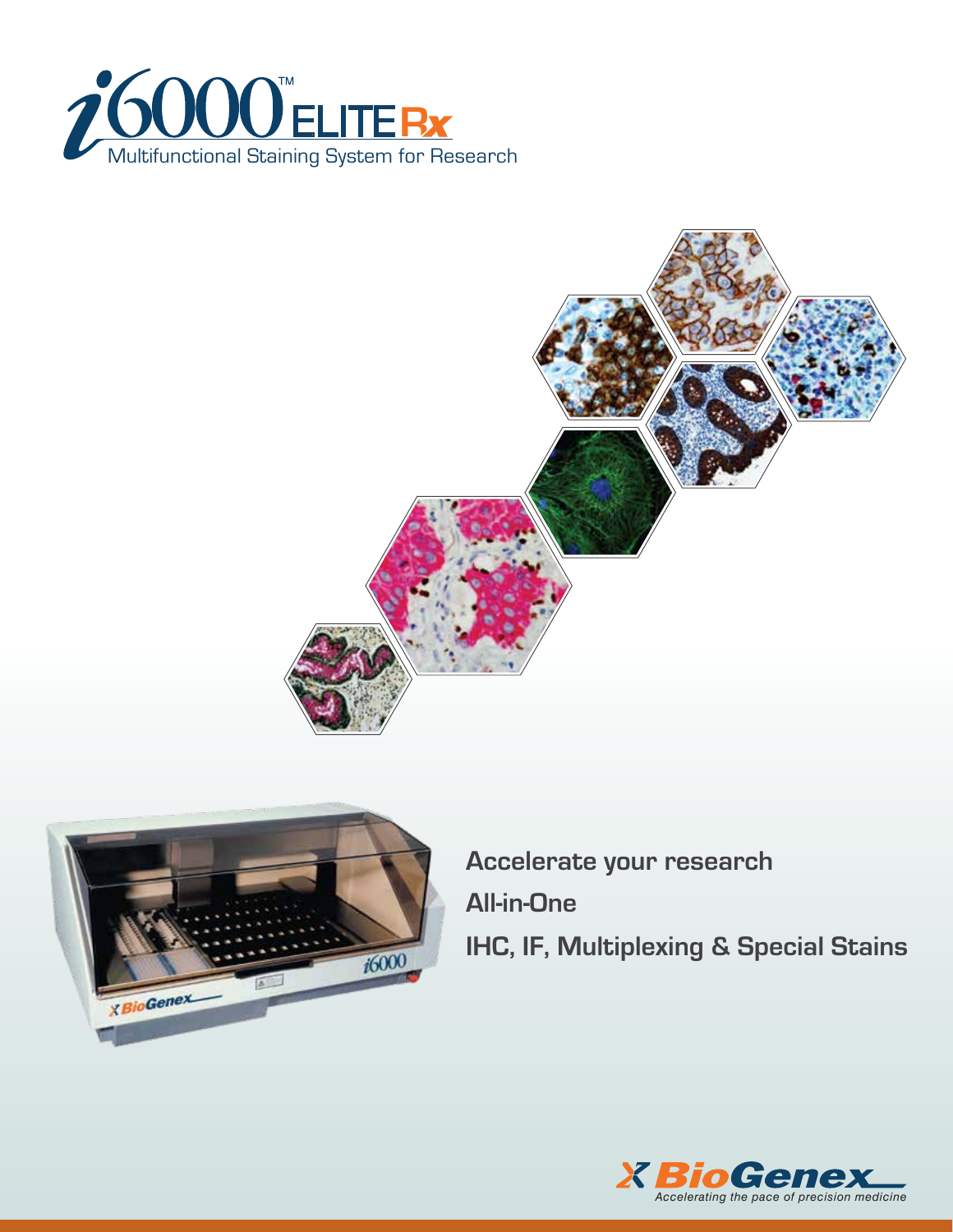### **Key Features & Benefits**



#### **Accelerate the Pace of Discovery**

- High Throughput with a capability of staining 200 slides in 8 hours
- Fully open system to automate any manual protocol
- Multi-functional system performs multiplex IHC, IF and Special Stains
- Multi-format specimen analysis Frozen, FFPE, Cell Preparations, Smears, and FNAs
- Simultaneous optimization of up to 60 assay parameters
- Unattended overnight run option

#### **Flexible, Safe and Easy to Use**

- Pre-optimized ready to use or user defined reagents
- Liquid level sensor for accurate reagent dispensing
- Multiple slide processing options Random, Continuous and STAT
- Disposable pipette tips eliminates cross contamination
- Store customized protocols for future use

#### **Open Intuitive Software**

- Customize protocols by editing individual slide processing parameters
- Edit and fine-tune pre-defined/stored protocols
- Audio and Visual alerts at every step for manual intervention
- Real-time slide map including time to completion
- Pause the run at any step for manual intervention

#### **Customized Reporting System**

- Run Parameters, reagent expiration dates and specimen used
- Reagent inventory management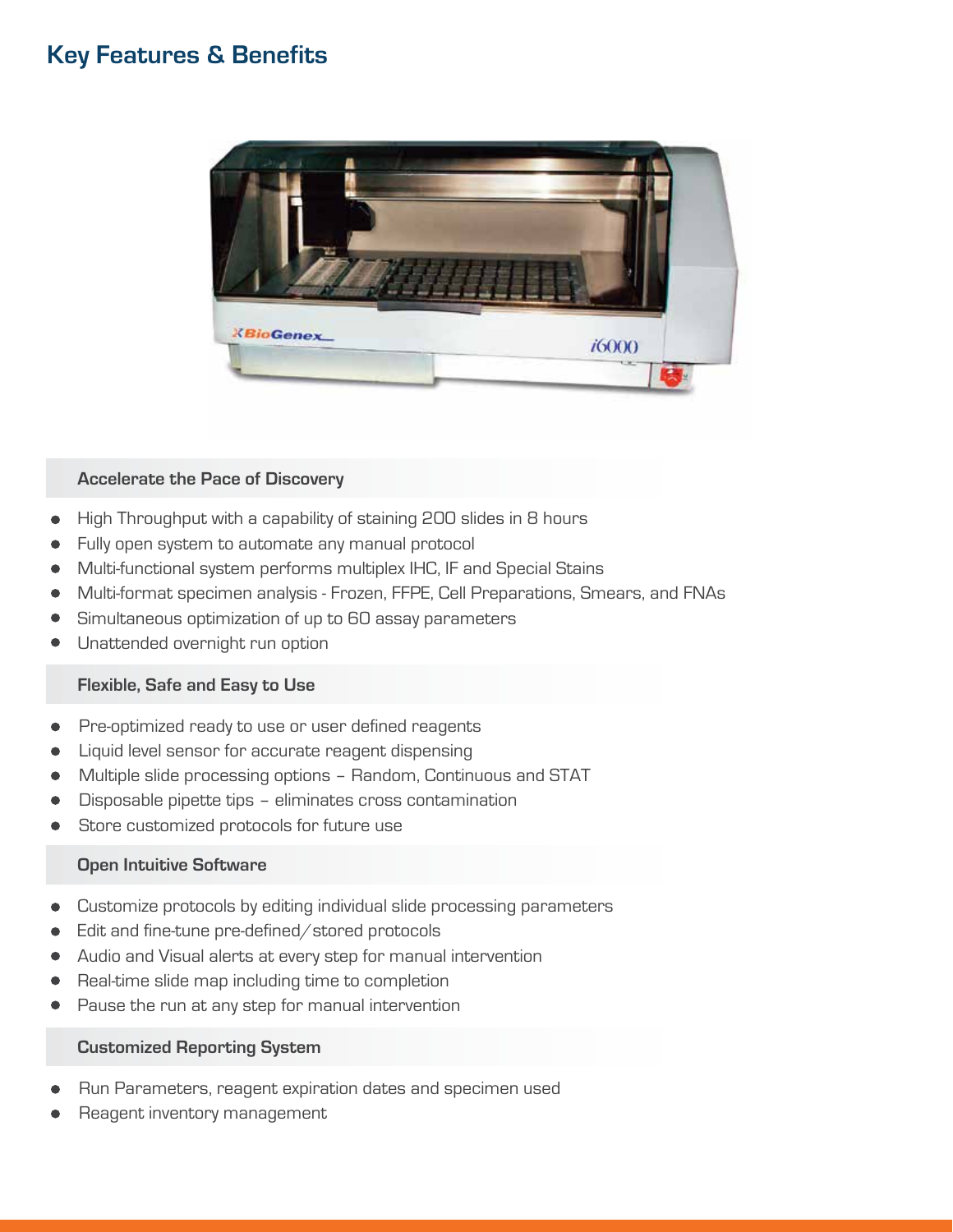# **The System**



### Liquid Level Sensor

- Ensures adequate reagent in the vials to perform staining
- Eliminate false negatives



### Removable Reagent Racks (2x30 vials)

- Offers quick and convenient storage of reagent vials
- Enables multiple staining protocols to be carried out in a single run



### Disposable Pipette Tips

Eliminates cross-contamination of reagents



### Removable Slide Racks with Splash Guard (5x12 Slides)

• Provides contamination free staining

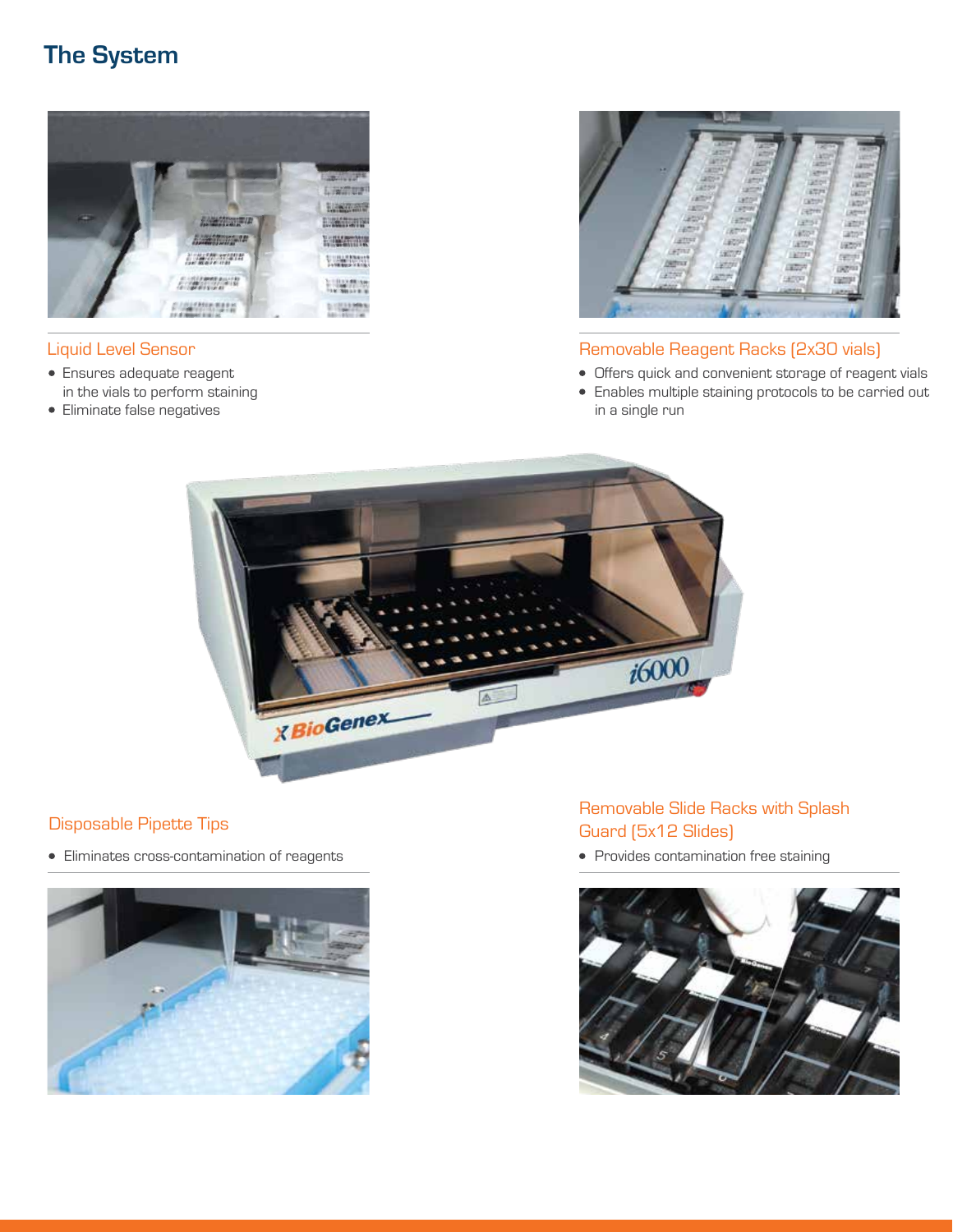# **Accelerate your Research with Walk away Multifunctional Staining System**

**IHC**



A. Anti-CK18 B. Anti-GCDFP-15 C. Anti-ErbB-2/Her2

**Multiplex Stains**



- A. SCC Anti-p63 + Anti-CK5
- B. Tonsil Anti-CD3 + Anti-CD20
- C. Metastatic Carcinoma in Lung **A** Anti-CDX2 + Anti-CK7

A. anti-CD5 + anti-CD23 B. anti-CD4 + anti-CD8 C. anti-Ki67 + anti-Lambda

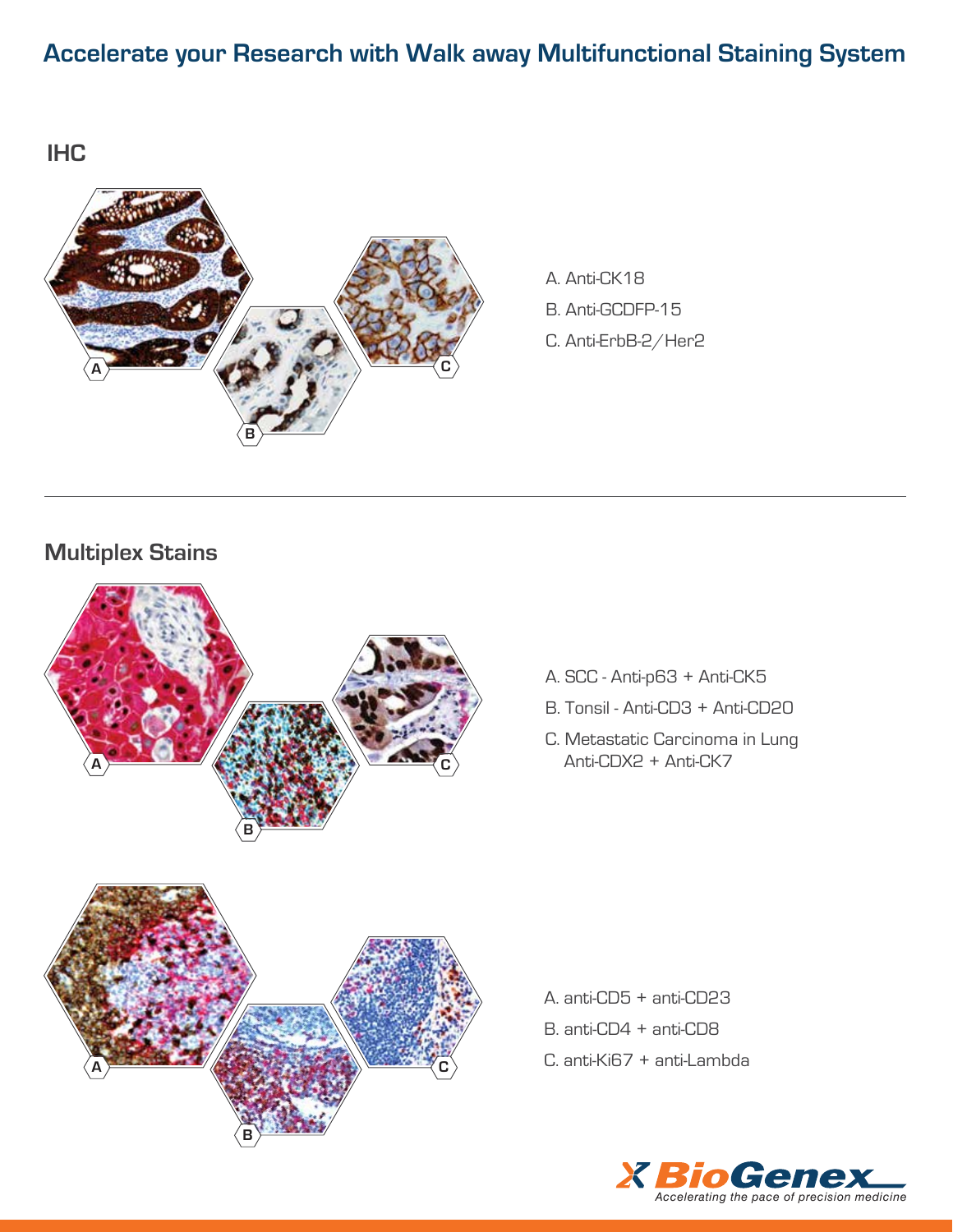# **Accelerate your Research with Multifunctional Staining System**

## **Special Stains**



- A. Mucicarmine in Intestine
- B. Reticulin-Nuclear Fast Red in liver
- C. Masson's Trichrome in Skin



- A. Reticulin Nuclear Fast Red Stain
- B. PAS in Liver
- C. Elastic in Skin



- A. Acid-Fast Bacteria (AFB) Blue Stain
- B. Mucicarmine Stain
- C. Gomori's Trichrome Blue Stain